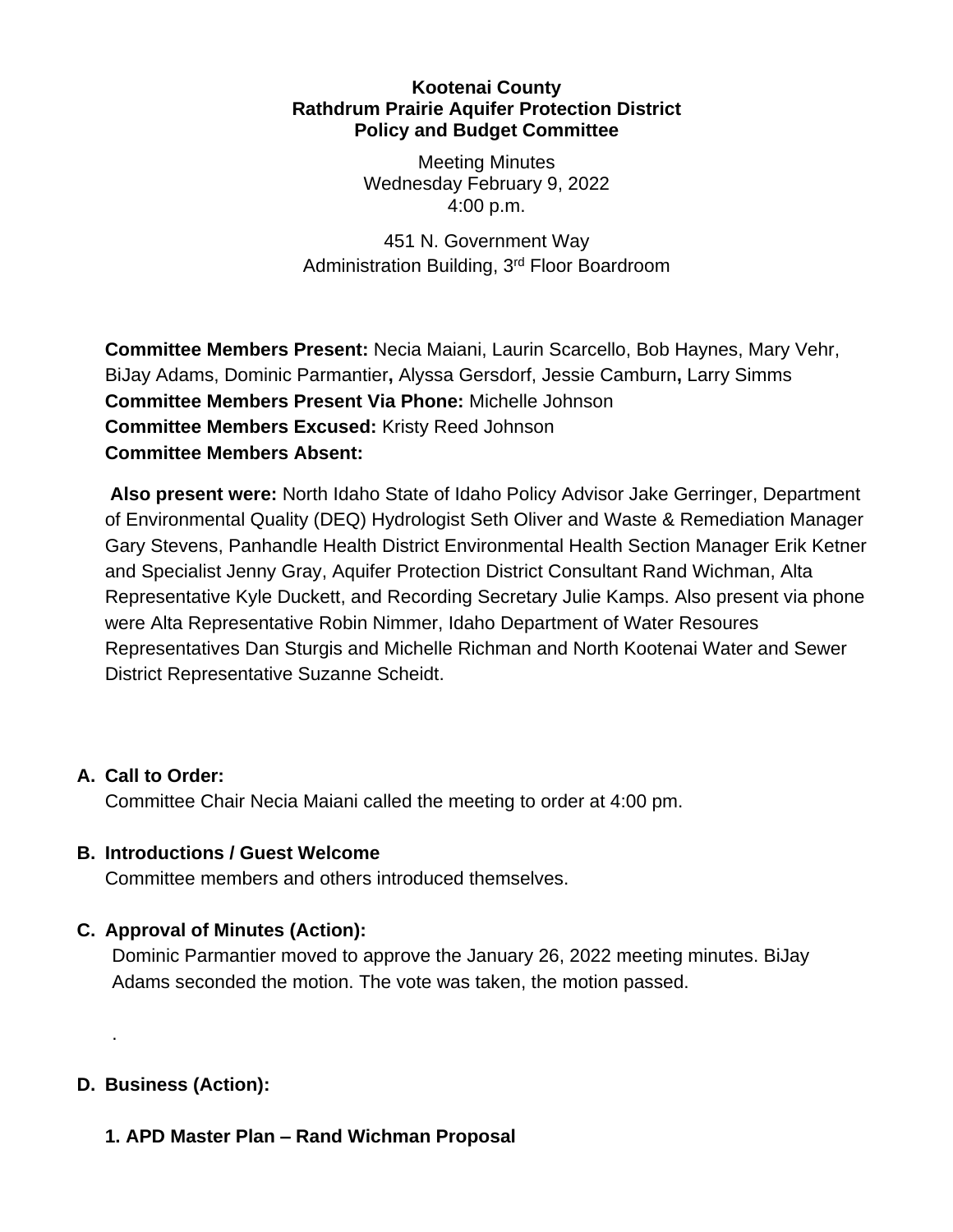Rand Wichman shared hand out titled: "Path to a Master Plan". The element he feel are necessary for plan:

- Create list of projects
- Rough budget
- Method for prioritizing/prioritizing
- Timeline for funding/completing
- Goal for APD fund balance and justification
- Plan for balance draw down

He indicated that the APD board would need to be heavily involved and he can begin as soon as the board would like him to. His job would be to assist and facilitate and put together report at the end. The order of the items on the list is deliberate. Mr. Wichman proposed a billable hourly rate of \$125, not to exceed \$10,000 but thinks it will be less. There would be a timeline for completion of approximately 6 months or less.

Mr. Wichman described details of the finished report and how it would look. Contract details were discussed as to how to proceed with it and whether the legal department should be consulted and if they should speak to the BOCC about a time line. When it would be started was also discussed. Mary Vehr had concerns about the timeline for completion of the plan so further discussion ensued. Dominic Parmantier envisioned an overview as well to the specifics mentioned at first. Mary Vehr mentioned supporting goals. Larry Simms suggested a mission statement and vision statement. Laurin Scarcello endorsed the idea of the plan being a living document. A motion began earlier by Mr/ Simms was brought up again, the vote was taken, there was one nay vote by Mary Vehr with the rest of the votes being ayes.

### **2. Hauser Recharge Area – DEQ/Alta Topographic Survey Proposal**

Seth Oliver summarized Alta's initial modeling report. Robin Nimmer has now has two main tasks ahead: completing survey data, which requires no snow so this will possibly be done in April. Ms.Nimmer detailed what would be on the survey. Gary Stevens said that if Alta does the survey they would be the ones to contact owners.

Item #2 involves running a hydraulic model. Ms. Nimmer stated that the scope of work for these two items proposed would be \$15,000 and \$9700, a total of \$24,700/

In addition, permission from parcel landowners will be needed. It was questioned about what would happen if parcel owners' permission was not obtained. Larry Simms offered help with this, as he knows some of the people. Several other details on how, and who to have contact property owners was discussed. Necia Maiani asked if the scope of work would need to be modified but Ms. Nimmer stated that the changes necessary were part of the proposed amount.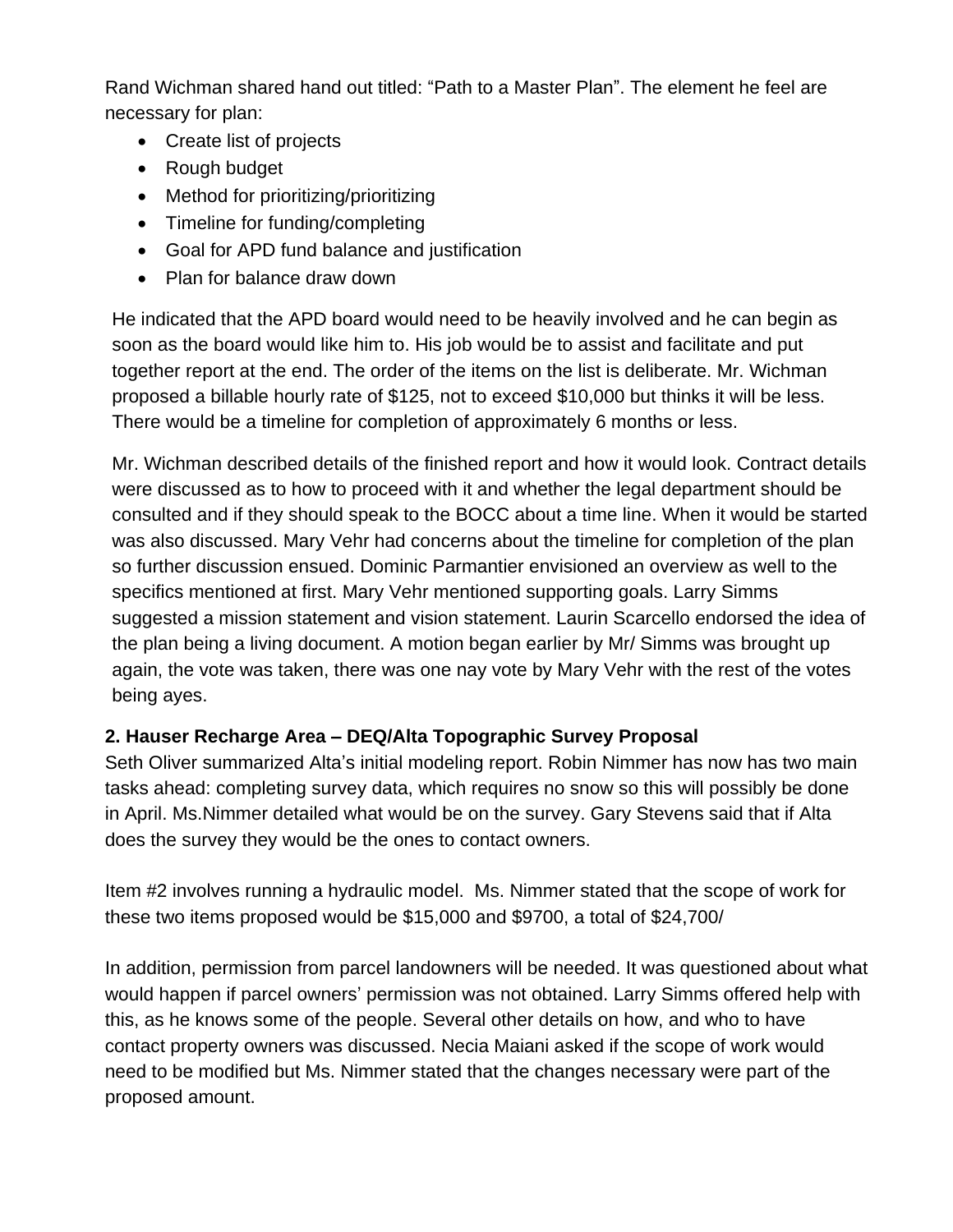A motion was made by Laurin Scarcello to proceed with Alta's newest proposal, tasks 1 & 2 as presented, not to exceed the amount of \$24,700. Bob Haynes seconded the motion. The vote was taken and passed.

#### **3. Panhandle Health District Ruleset – Erik Ketner Presentation**

For the past three years PHD has been trying to get the ruleset authorized but Erik Ketner feels like it will be very unlikely that that Health District will have a Ruleset by the end of this legislative session. In the 2020 legislative session, PHD did an opportunity to present their rules to the house and senate committees. The Rules were approved, but a resolution did not occur. Temporary approval was given. In 2021, they had a hearing with the Senate committee but remained in temporary status. In December of 2021, they were informed that as they were not a state agency they could not participate in the rule-making process. They were also told that as they are not an official state agency the state could not grant them temporary authorization of their Ruleset. Bottom line is that when the temporary authorization expires at the end of the session, they will not have a ruleset. They are looking into what actions they can take. There are a couple of options to go forward with but neither look good – the second being a temporary order to protect the community (which they do have the authority to do).

Jake Gerringer from the Governor's office stated that Mr. Ketner's comments were accurate. Conversations have been cautiously productive and they are hoping for a firm decision in the coming weeks. It was brought up that Kootenai County might be interested in a 5 acre rule ordinance themselves which would be somewhat similar. Per Erik Ketner, short and long-term solutions have been proposed and he will keep APD informed. He wanted to share with the APD that PHD is on a path and that was the goal of him presenting at the meeting. Laurin Scarcello asked if a letter of support from APD would be beneficial but the main problem is not so much local support, but the legislative process. Gary Stevens spoke about what would happen if the 5-acre rule was eliminated and how severely the water quality would be impacted.

### **Rand Wichman left the meeting at 5:17 pm.**

#### **4. Special Committees and Assignments**

Necia Maiani recapped the list of special committees and asked for any updates. Bob Haynes shared details of contact made to determine stream gauging interest. Larry Simms asked about work program elements and what it encompasses. BiJay Adams gave a description of them.

### **5. Regional Housing Coalition: Representation**